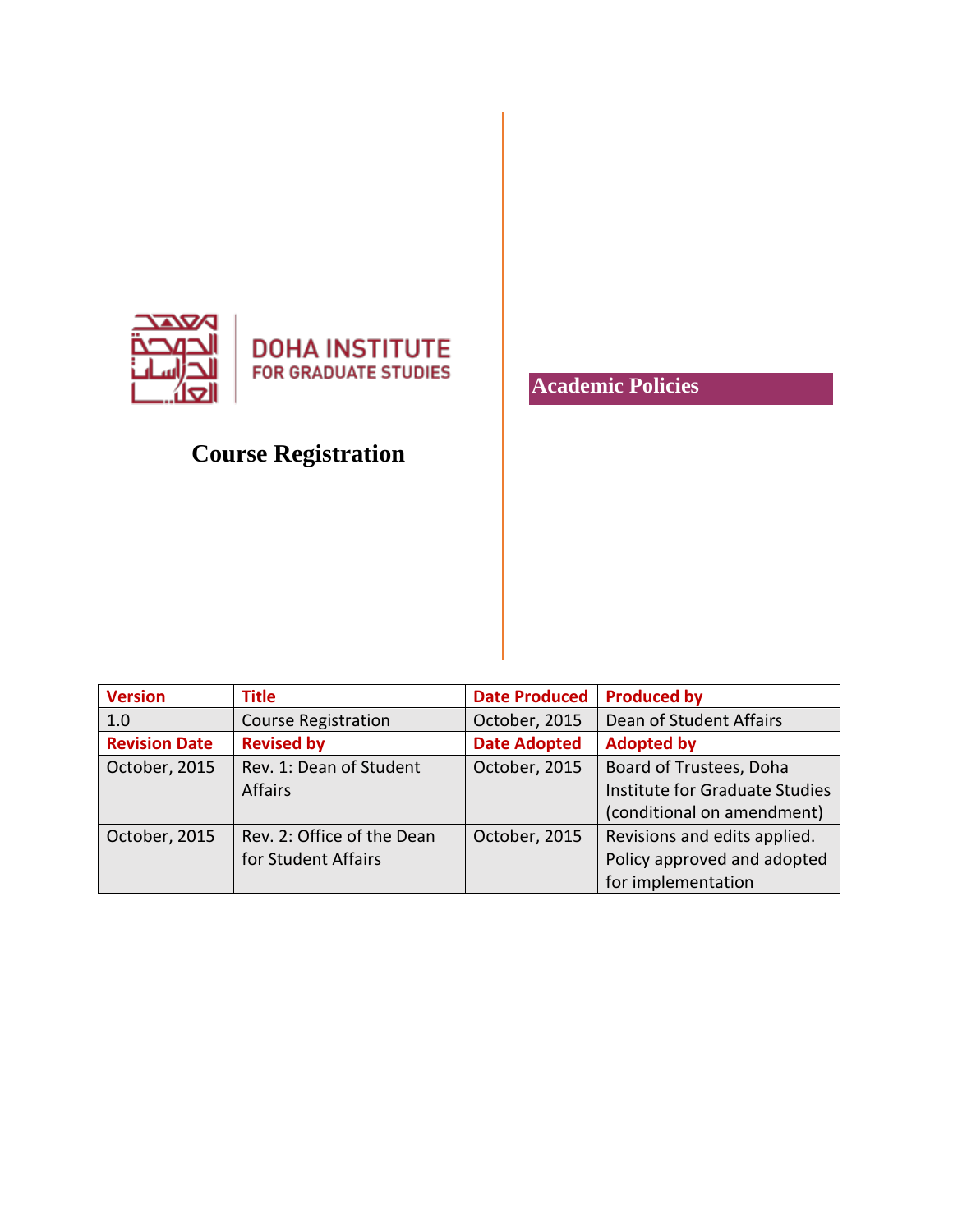## Contents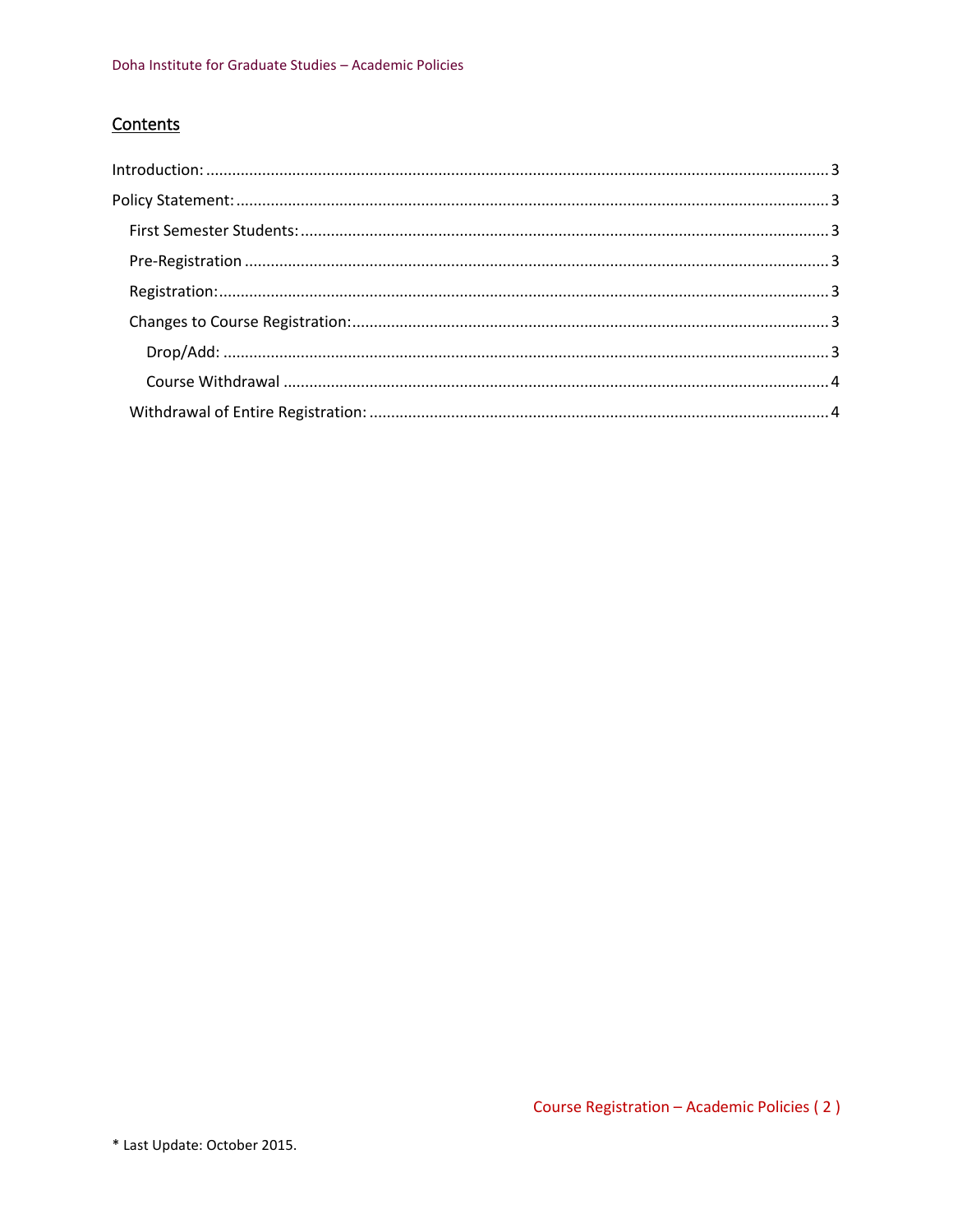## <span id="page-2-0"></span>Introduction:

This policy sets the regulations and rule regarding course registration, course changes (drop and add) and course withdrawals.

Students are responsible for registering for the correct courses on time. No student can attend classes without being properly registered for them, nor can they receive credit for courses in which they have not registered. Moreover students may not register or add courses retroactively.

## <span id="page-2-1"></span>Policy Statement:

- <span id="page-2-2"></span>• First Semester Students: For their first semester, all newly admitted students need to consult with their academic advisor and secure his/her written approval on the program study plan as per the "Academic Advising policy" before they register any courses.
- <span id="page-2-3"></span>• Pre-Registration: During each semester, continuing students are requested to preregister their courses for the upcoming semester during the pre-registration week as stated in the academic calendar.
- <span id="page-2-4"></span>• Registration: The registration period is specified in the academic calendar for each semester, typically it is one week before classes start. Students are required to register their courses during this period, preregistered students will also need to confirm their registration again and make sure that the courses they have selected are being offered during the semester. Students are also encouraged to consult with their academic advisors before pre-registering and registering courses even if they have an approved study plan.
- <span id="page-2-6"></span><span id="page-2-5"></span>• Changes to Course Registration: Students are allowed in specific cases to change their course registration in accordance to the below:
	- $\circ$  Drop/Add: The drop/add period is defined in the academic calendar and it is the period in time after the last registration window closes and continues through the first one week of the semester after classes start. During this period, the students are allowed to make changes to their schedule whether it was adding or dropping a course without any consequences including financial penalty except for the tuition dues.

After the drop/add period ends, any course registration change must be routed through the Department of Enrollment and Student Affairs identifying the